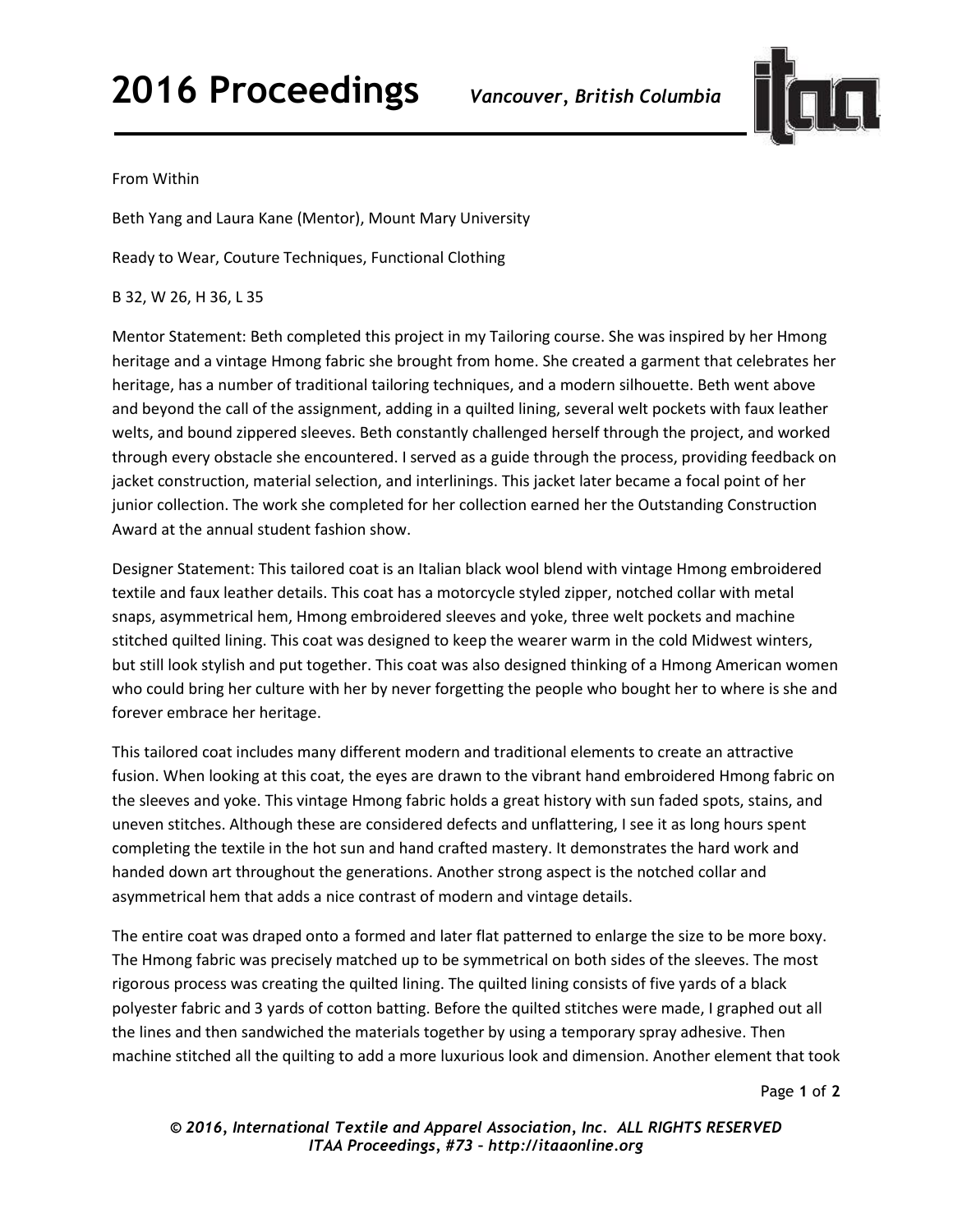time to master was the notched collar. In the beginning, the notched collar was puckered and bulky. It challenged me to really achieve a professional looking collar. I took my time to hand baste the collar first, machine stitch, press seams, clip seam allowances and pound edges flat. It took a lot of meticulous work, but was worth the labor.

This coat has a great sense of cohesion by really showcasing the purpose of the coat with incorporating meaningful textile that tells a story. Each part of this coat was made for a purpose and the mixing of modern and vintage elements allows a Hmong American woman to embrace her past and present.